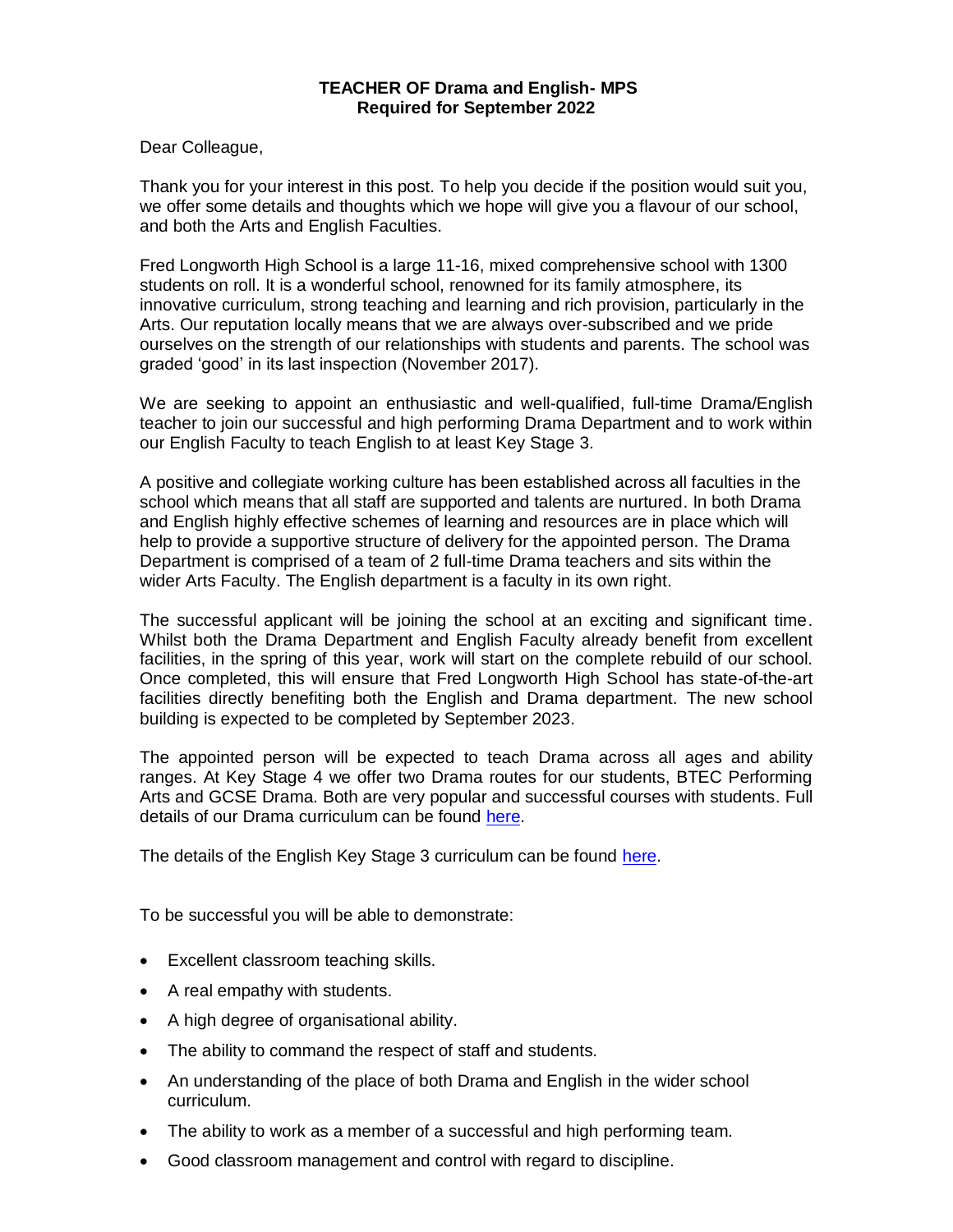A willingness to embrace the ethos of our school.

# **Specifically you will be:**

- Familiar with the requirements and demands of the Drama curriculum at both key stages and with the English curriculum at Key Stage 3;
- Able to demonstrate good subject knowledge, and understanding of both Drama and English and how to teach both effectively;
- Passionate about teaching students Drama and English and have an interest in curriculum innovation and development;
- Able to work under pressure and plan the use of time;
- Willing to work closely with the other members of the Faculty in terms of planning;
- Able and committed to deliver either GCSE Drama and/or BTEC Performing Arts;
- Develop, support and contribute to the extracurricular activity offer of the Drama Department;
- Able to demonstrate and apply into practice knowledge and understanding of assessment procedures in relation to both Drama and English.

We fully understand that one of the two subjects we require, Drama or English, may not necessarily be your main specialism but we are confident that with the right support from both subject teams, you will be able to grow into the role. Our prime requirement is for a strong teacher who is willing to work hard and help to build on the strengths already within our school.

### **Belonging, Engaging, Succeeding, Together (B.E.S.T)**

At Fred Longworth High School, our aim is for every student to achieve at the very best levels possible. High expectations, together with excellent relationships between staff and students based on mutual respect, lead to an atmosphere in which students enjoy their learning. Our B.E.S.T values are at the core of the school's work and ethos.

Our relentless focus on delivering a high quality curriculum, through expert teaching, ensures that students have the best possible learning experiences in the classroom. Our emphasis on homework also helps them to extend their learning beyond the school day and to develop important independent learning skills.

Our students are encouraged to work hard so that they take full advantage of the excellent learning opportunities open to them. We make sure that they are rewarded for their hard work through praise and also through a comprehensive system of rewards and merits.

## *"***'Pupils are committed to doing their best, and pupils of all abilities demonstrate resilience in lessons. They persevere when they find things difficult and understand what makes a successful learner." Ofsted 2017.**

Fred Longworth High School also has an excellent reputation for its extra-curricular provision, particularly in the Arts. We actively develop our students as confident and imaginative young people.